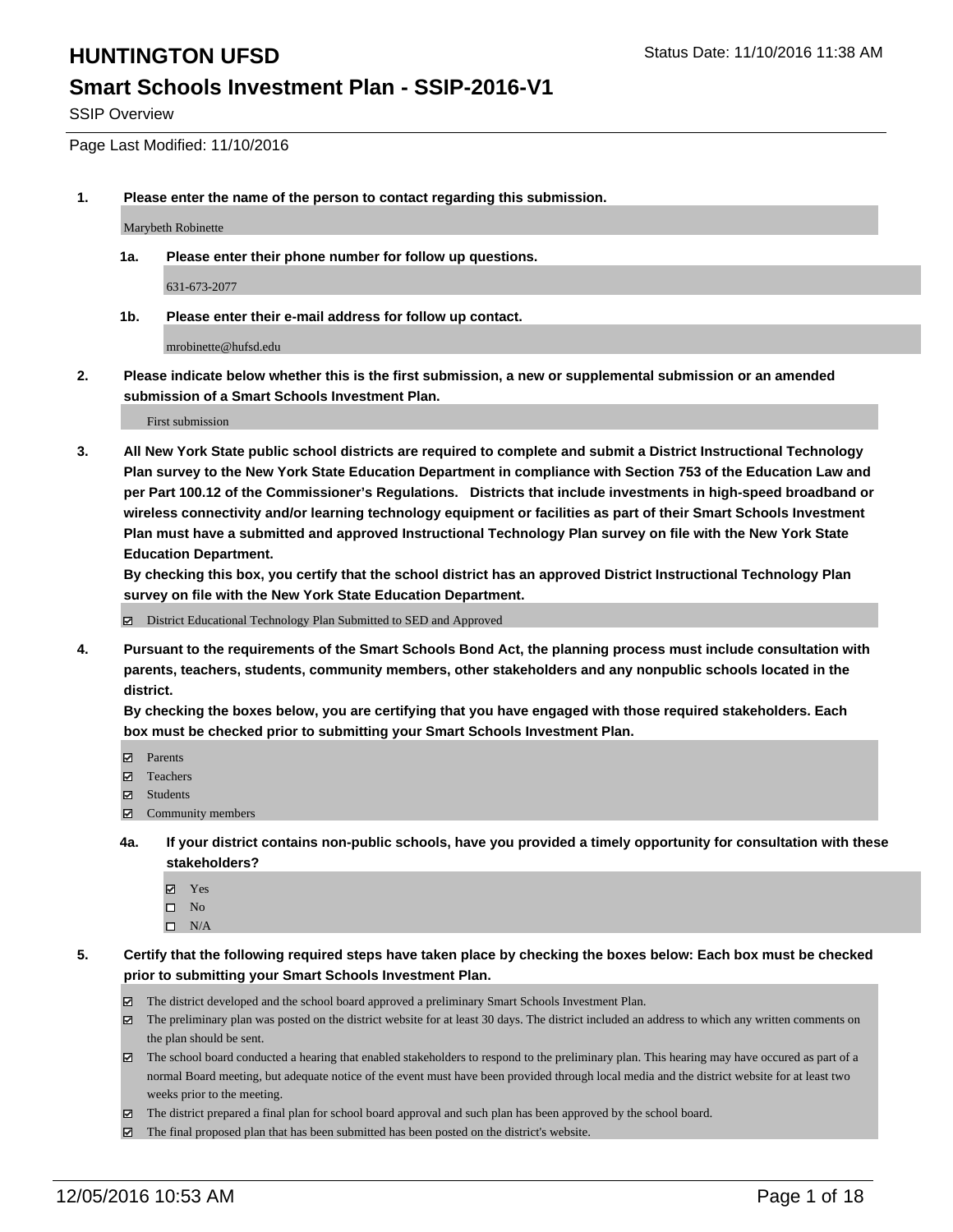### **Smart Schools Investment Plan - SSIP-2016-V1**

SSIP Overview

Page Last Modified: 11/10/2016

**5a. Please upload the proposed Smart Schools Investment Plan (SSIP) that was posted on the district's website, along with any supporting materials. Note that this should be different than your recently submitted Educational Technology Survey. The Final SSIP, as approved by the School Board, should also be posted on the website and remain there during the course of the projects contained therein.**

Huntington UFSD Preliminary Smart Schools Investment Plan.rev.pptx

**5b. Enter the webpage address where the final Smart Schools Investment Plan is posted. The Plan should remain posted for the life of the included projects.**

http://www.hufsd.edu/vault/assets/pdfs/central/2016/smart\_schools\_investment\_plan.pdf

**6. Please enter an estimate of the total number of students and staff that will benefit from this Smart Schools Investment Plan based on the cumulative projects submitted to date.**

4,500

- **7. An LEA/School District may partner with one or more other LEA/School Districts to form a consortium to pool Smart Schools Bond Act funds for a project that meets all other Smart School Bond Act requirements. Each school district participating in the consortium will need to file an approved Smart Schools Investment Plan for the project and submit a signed Memorandum of Understanding that sets forth the details of the consortium including the roles of each respective district.**
	- $\Box$  The district plans to participate in a consortium to partner with other school district(s) to implement a Smart Schools project.
- **8. Please enter the name and 6-digit SED Code for each LEA/School District participating in the Consortium.**

| <b>Partner LEA/District</b> | <b>ISED BEDS Code</b> |
|-----------------------------|-----------------------|
| (No Response)               | (No Response)         |

**9. Please upload a signed Memorandum of Understanding with all of the participating Consortium partners.**

(No Response)

**10. Your district's Smart Schools Bond Act Allocation is:**

\$1,407,121

**11. Enter the budget sub-allocations by category that you are submitting for approval at this time. If you are not budgeting SSBA funds for a category, please enter 0 (zero.) If the value entered is \$0, you will not be required to complete that survey question.**

|                                       | Sub-        |
|---------------------------------------|-------------|
|                                       | Allocations |
| School Connectivity                   |             |
| Connectivity Projects for Communities |             |
| <b>Classroom Technology</b>           | 480,157     |
| Pre-Kindergarten Classrooms           |             |
| Replace Transportable Classrooms      |             |
| High-Tech Security Features           |             |
| Totals:                               | 480,157     |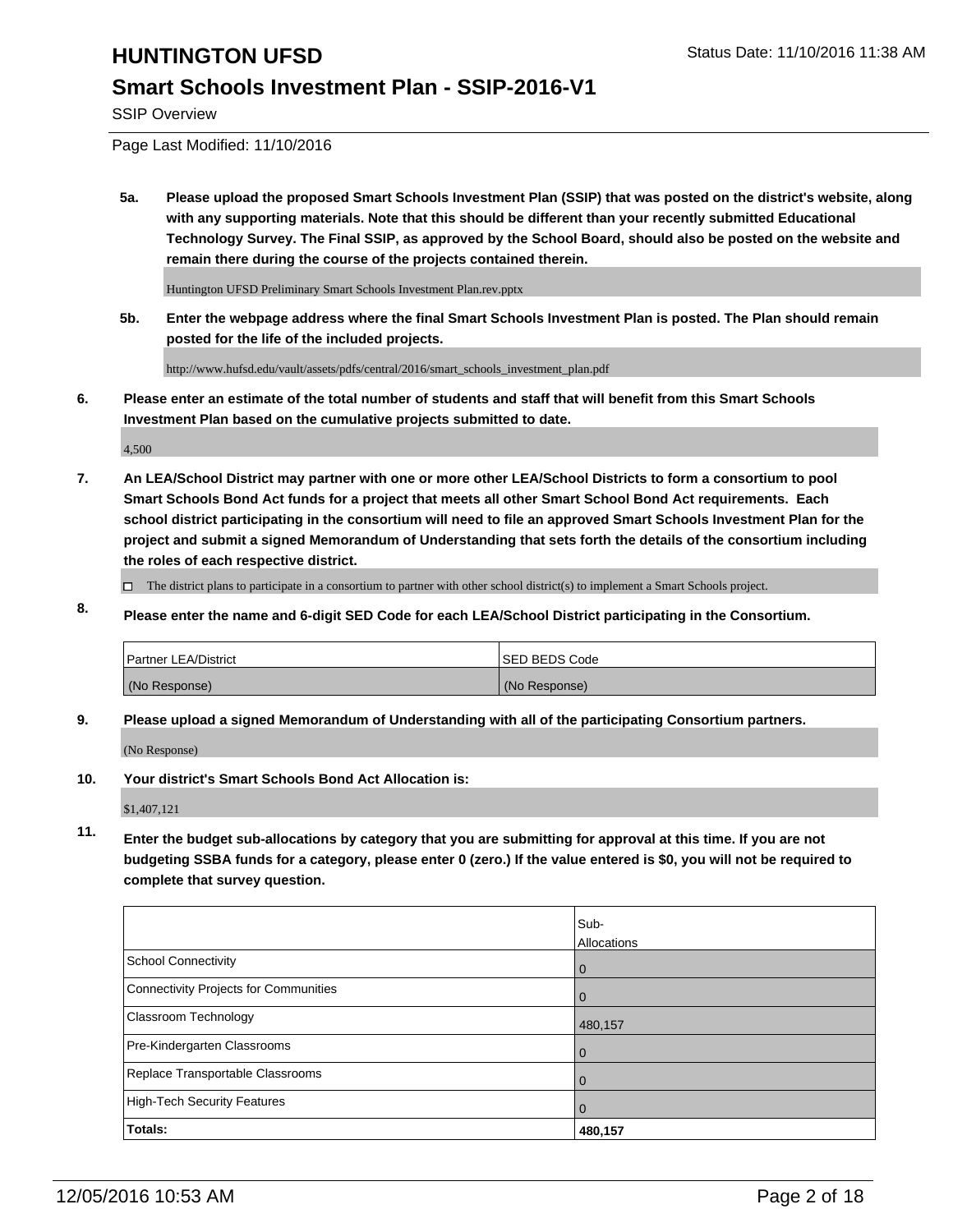### **Smart Schools Investment Plan - SSIP-2016-V1**

School Connectivity

Page Last Modified: 07/19/2016

- **1. In order for students and faculty to receive the maximum benefit from the technology made available under the Smart Schools Bond Act, their school buildings must possess sufficient connectivity infrastructure to ensure that devices can be used during the school day. Smart Schools Investment Plans must demonstrate that:**
	- **sufficient infrastructure that meets the Federal Communications Commission's 100 Mbps per 1,000 students standard currently exists in the buildings where new devices will be deployed, or**
	- **is a planned use of a portion of Smart Schools Bond Act funds, or**
	- **is under development through another funding source.**

**Smart Schools Bond Act funds used for technology infrastructure or classroom technology investments must increase the number of school buildings that meet or exceed the minimum speed standard of 100 Mbps per 1,000 students and staff within 12 months. This standard may be met on either a contracted 24/7 firm service or a "burstable" capability. If the standard is met under the burstable criteria, it must be:**

**1. Specifically codified in a service contract with a provider, and**

**2. Guaranteed to be available to all students and devices as needed, particularly during periods of high demand, such as computer-based testing (CBT) periods.**

**Please describe how your district already meets or is planning to meet this standard within 12 months of plan submission.**

(No Response)

**1a. If a district believes that it will be impossible to meet this standard within 12 months, it may apply for a waiver of this requirement, as described on the Smart Schools website. The waiver must be filed and approved by SED prior to submitting this survey.**

 $\Box$ By checking this box, you are certifying that the school district has an approved waiver of this requirement on file with the New York State Education Department.

**2. Connectivity Speed Calculator (Required)**

|                         | Number of<br>Students | Multiply by<br>100 Kbps | Divide by 1000 Current Speed<br>to Convert to<br>l Reauired<br>Speed in Mb | lin Mb           | Expected<br>Speed to be<br>Attained Within   Required<br>12 Months | Expected Date<br>l When<br>Speed Will be<br>l Met |
|-------------------------|-----------------------|-------------------------|----------------------------------------------------------------------------|------------------|--------------------------------------------------------------------|---------------------------------------------------|
| <b>Calculated Speed</b> | (No<br>Response)      | (No Response)           | (No<br>Response)                                                           | (No<br>Response) | (No<br>Response)                                                   | (No<br>Response)                                  |

**3. Describe how you intend to use Smart Schools Bond Act funds for high-speed broadband and/or wireless connectivity projects in school buildings.**

(No Response)

**4. Describe the linkage between the district's District Instructional Technology Plan and the proposed projects. (There should be a link between your response to this question and your response to Question 1 in Part E. Curriculum and Instruction "What are the district's plans to use digital connectivity and technology to improve teaching and learning?)**

(No Response)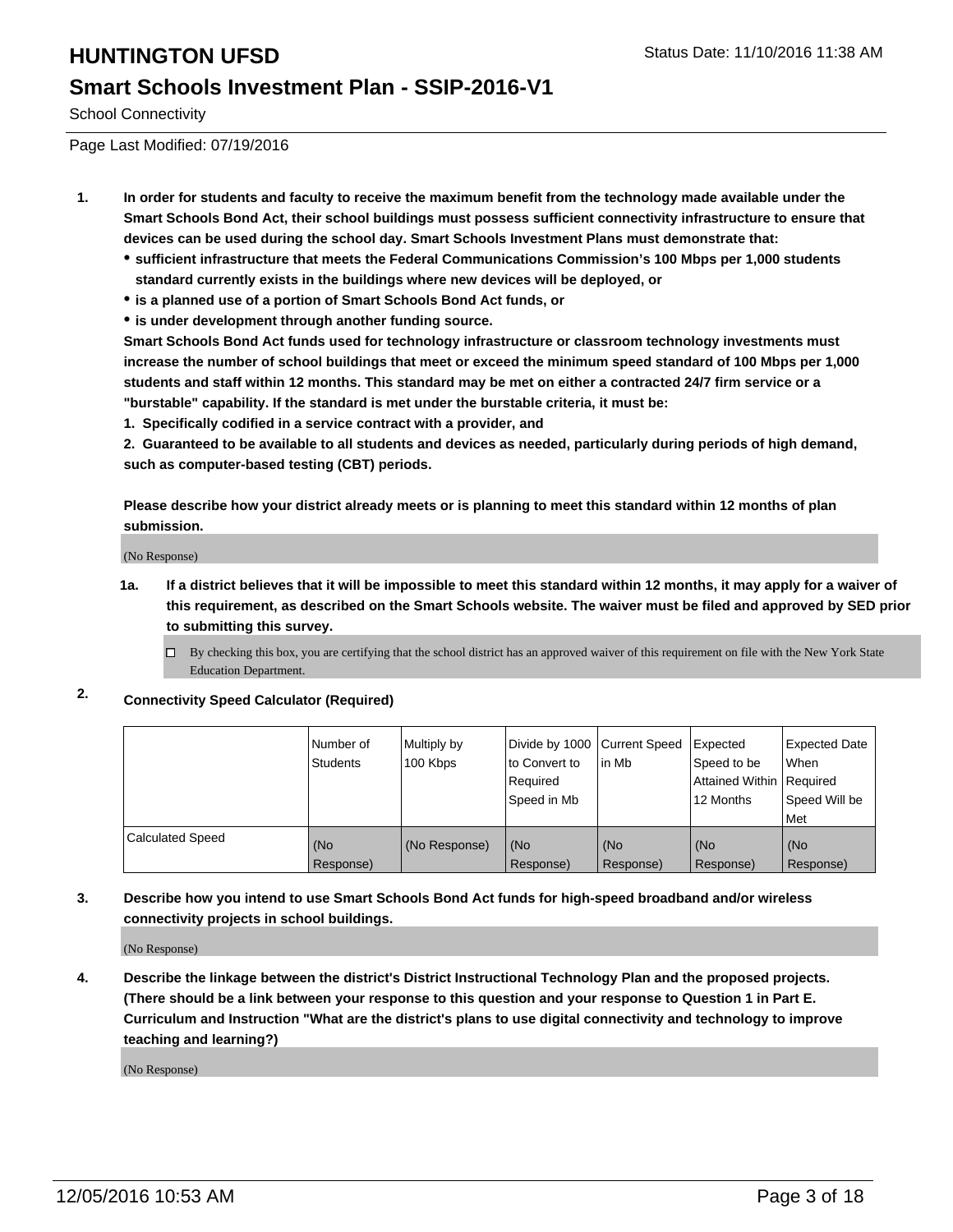# **HUNTINGTON UFSD** Status Date: 11/10/2016 11:38 AM **Smart Schools Investment Plan - SSIP-2016-V1**

School Connectivity

Page Last Modified: 07/19/2016

**5. If the district wishes to have students and staff access the Internet from wireless devices within the school building, or in close proximity to it, it must first ensure that it has a robust Wi-Fi network in place that has sufficient bandwidth to meet user demand.**

**Please describe how you have quantified this demand and how you plan to meet this demand.**

(No Response)

**6. As indicated on Page 5 of the guidance, the Office of Facilities Planning will have to conduct a preliminary review of all capital projects, including connectivity projects.**

**Please indicate on a separate row each project number given to you by the Office of Facilities Planning.**

| Project Number |  |
|----------------|--|
|                |  |
| (No Response)  |  |

**7. Certain high-tech security and connectivity infrastructure projects may be eligible for an expedited review process as determined by the Office of Facilities Planning.**

**Was your project deemed eligible for streamlined review?**

(No Response)

**8. Include the name and license number of the architect or engineer of record.**

| <i>Name</i>   | License Number |
|---------------|----------------|
| (No Response) | (No Response)  |

**9. If you are submitting an allocation for School Connectivity complete this table.**

**Note that the calculated Total at the bottom of the table must equal the Total allocation for this category that you entered in the SSIP Overview overall budget.** 

|                                            | Sub-          |
|--------------------------------------------|---------------|
|                                            | Allocation    |
| Network/Access Costs                       | (No Response) |
| <b>Outside Plant Costs</b>                 | (No Response) |
| School Internal Connections and Components | (No Response) |
| <b>Professional Services</b>               | (No Response) |
| Testing                                    | (No Response) |
| <b>Other Upfront Costs</b>                 | (No Response) |
| <b>Other Costs</b>                         | (No Response) |
| Totals:                                    | 0             |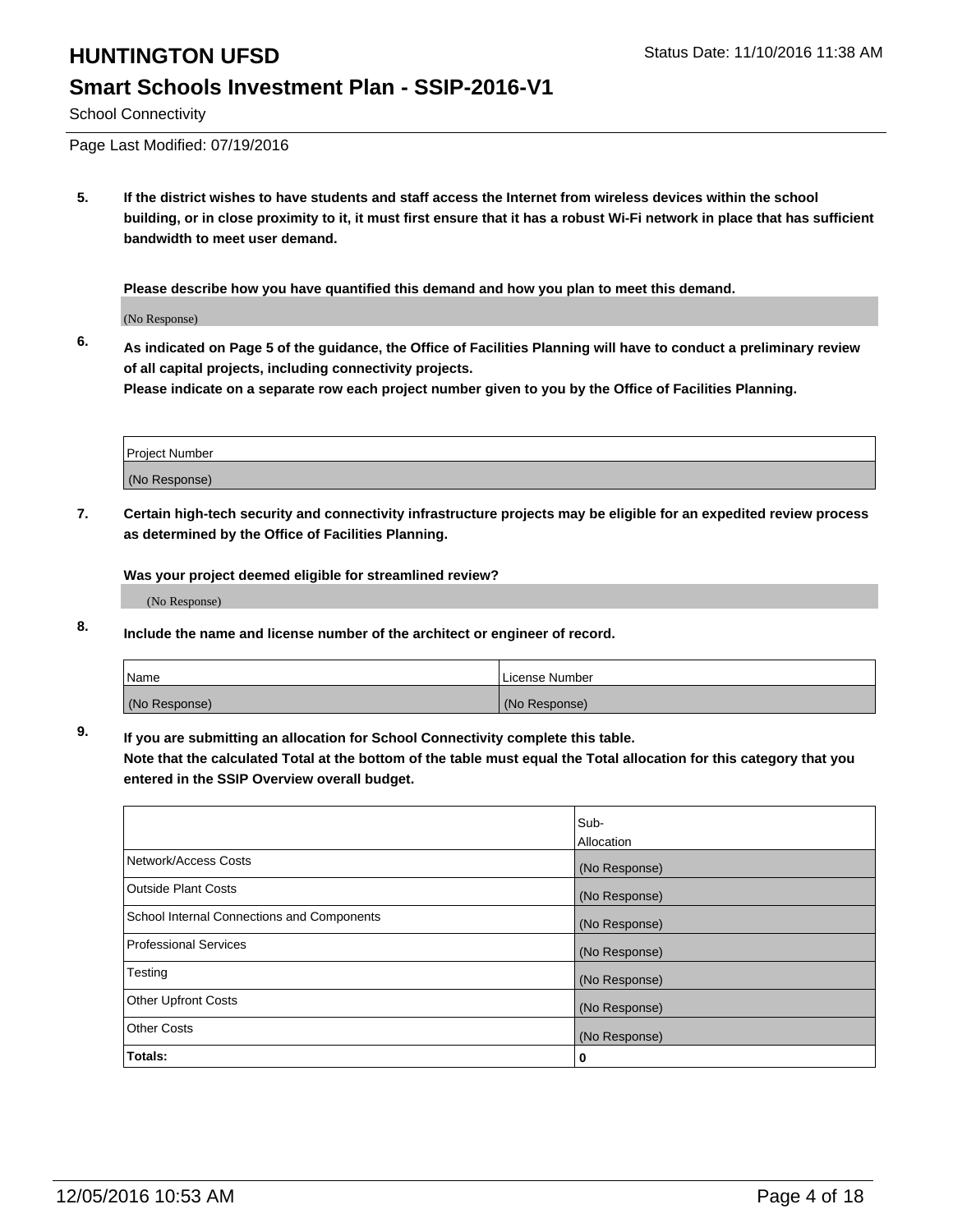### **Smart Schools Investment Plan - SSIP-2016-V1**

School Connectivity

Page Last Modified: 07/19/2016

**10. Please detail the type, quantity, per unit cost and total cost of the eligible items under each sub-category. This is especially important for any expenditures listed under the "Other" category. All expenditures must be eligible for tax-exempt financing to be reimbursed through the SSBA. Sufficient detail must be provided so that we can verify this is the case. If you have any questions, please contact us directly through smartschools@nysed.gov. NOTE: Wireless Access Points should be included in this category, not under Classroom Educational Technology, except those that will be loaned/purchased for nonpublic schools.**

|  |  |  |  |  |  |  | Add rows under each sub-category for additional items, as needed. |  |  |  |
|--|--|--|--|--|--|--|-------------------------------------------------------------------|--|--|--|
|--|--|--|--|--|--|--|-------------------------------------------------------------------|--|--|--|

| Select the allowable expenditure | litem to be purchased | Quantity      | Cost per Item | <b>Total Cost</b> |
|----------------------------------|-----------------------|---------------|---------------|-------------------|
| type.                            |                       |               |               |                   |
| Repeat to add another item under |                       |               |               |                   |
| each type.                       |                       |               |               |                   |
| (No Response)                    | (No Response)         | (No Response) | (No Response) | (No Response)     |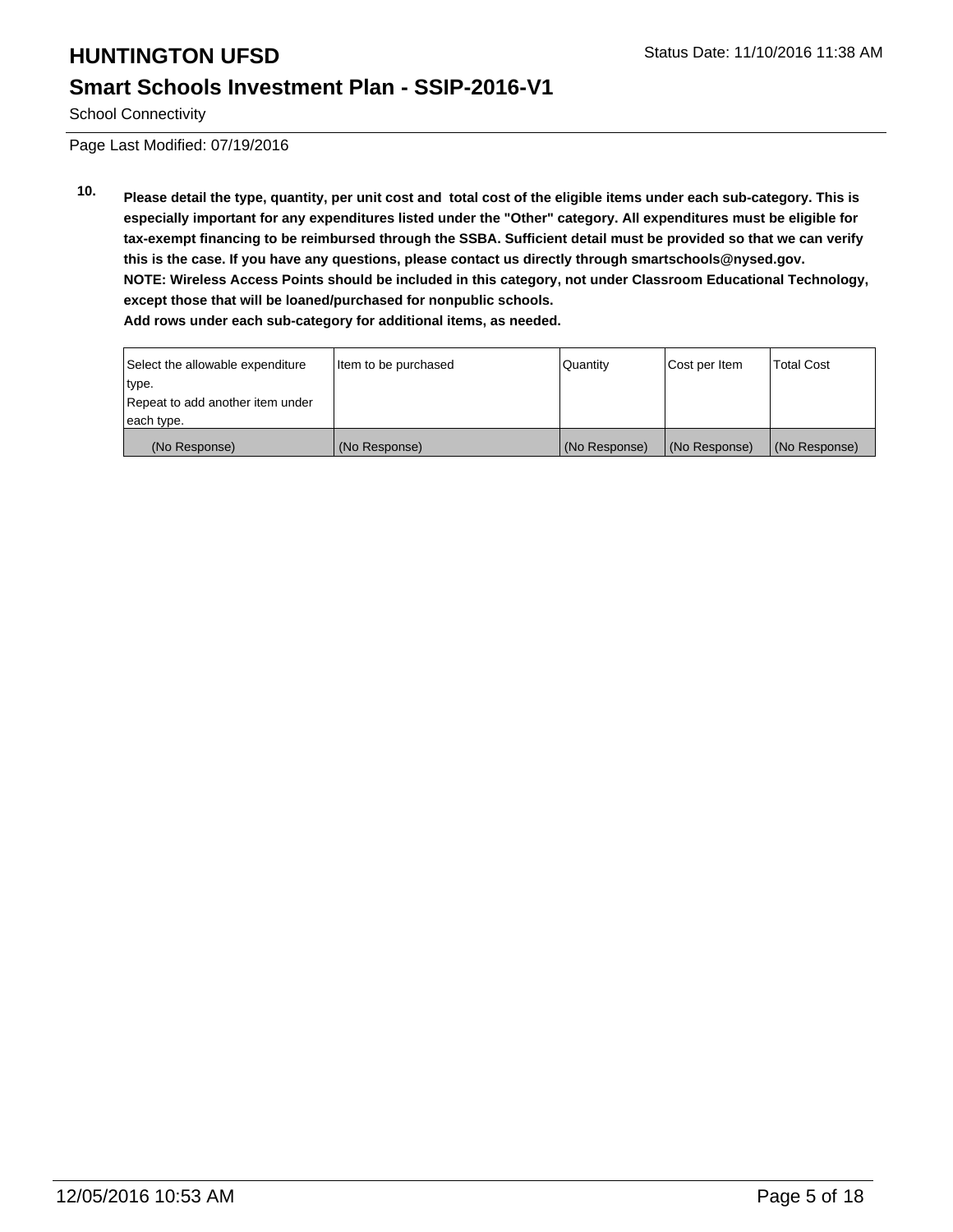### **Smart Schools Investment Plan - SSIP-2016-V1**

Community Connectivity (Broadband and Wireless)

Page Last Modified: 06/28/2016

**1. Describe how you intend to use Smart Schools Bond Act funds for high-speed broadband and/or wireless connectivity projects in the community.**

(No Response)

**2. Please describe how the proposed project(s) will promote student achievement and increase student and/or staff access to the Internet in a manner that enhances student learning and/or instruction outside of the school day and/or school building.**

(No Response)

**3. Community connectivity projects must comply with all the necessary local building codes and regulations (building and related permits are not required prior to plan submission).**

 $\Box$  I certify that we will comply with all the necessary local building codes and regulations.

**4. Please describe the physical location of the proposed investment.**

(No Response)

**5. Please provide the initial list of partners participating in the Community Connectivity Broadband Project, along with their Federal Tax Identification (Employer Identification) number.**

| <b>Project Partners</b> | <b>IFederal ID#</b> |
|-------------------------|---------------------|
| (No Response)           | (No Response)       |

**6. If you are submitting an allocation for Community Connectivity, complete this table. Note that the calculated Total at the bottom of the table must equal the Total allocation for this category that you entered in the SSIP Overview overall budget.**

|                                    | Sub-Allocation |
|------------------------------------|----------------|
| Network/Access Costs               | (No Response)  |
| <b>Outside Plant Costs</b>         | (No Response)  |
| <b>Tower Costs</b>                 | (No Response)  |
| <b>Customer Premises Equipment</b> | (No Response)  |
| <b>Professional Services</b>       | (No Response)  |
| Testing                            | (No Response)  |
| <b>Other Upfront Costs</b>         | (No Response)  |
| <b>Other Costs</b>                 | (No Response)  |
| Totals:                            | 0              |

**7. Please detail the type, quantity, per unit cost and total cost of the eligible items under each sub-category. This is especially important for any expenditures listed under the "Other" category. All expenditures must be capital-bond eligible to be reimbursed through the SSBA. If you have any questions, please contact us directly through smartschools@nysed.gov.**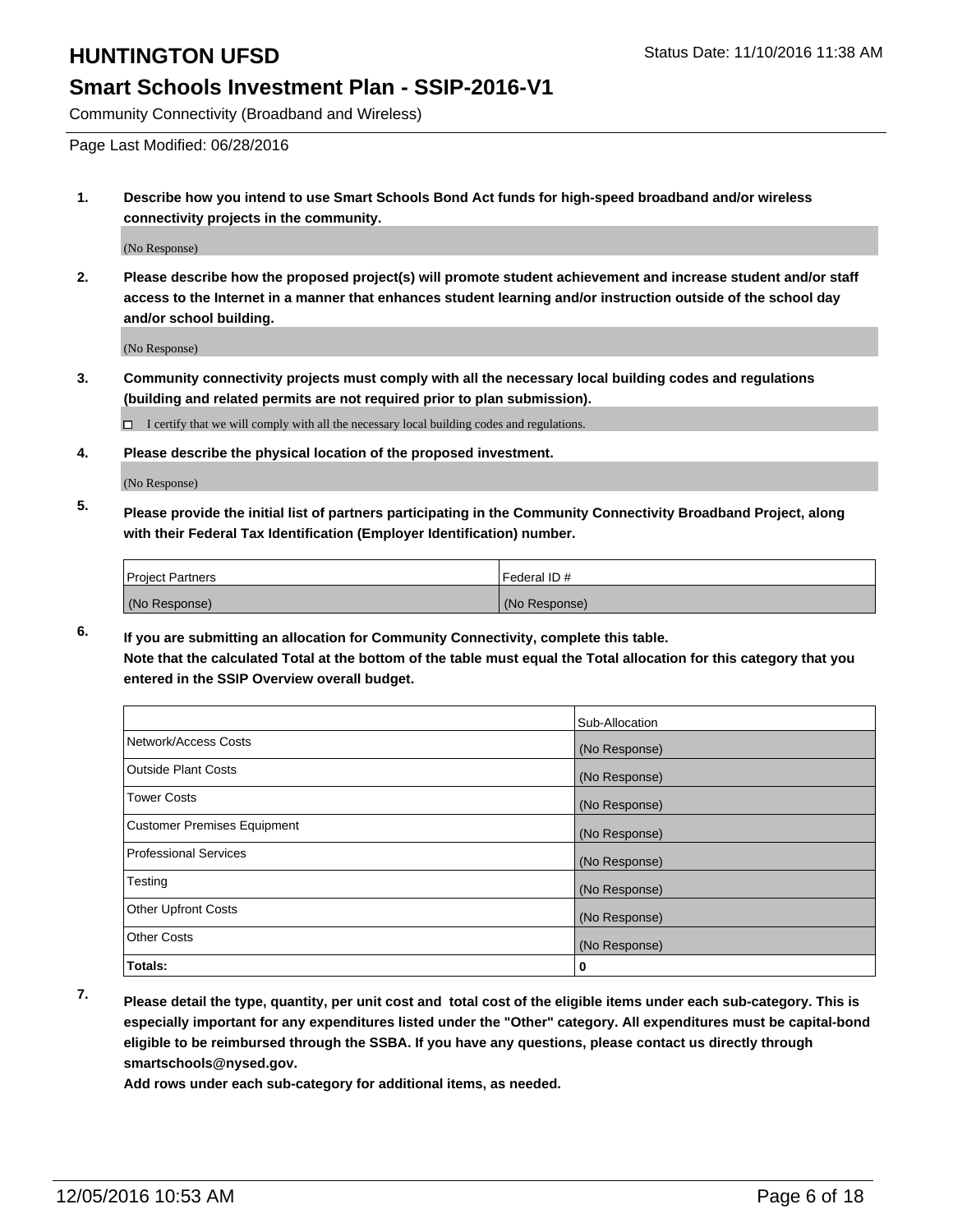# **Smart Schools Investment Plan - SSIP-2016-V1**

Community Connectivity (Broadband and Wireless)

Page Last Modified: 06/28/2016

| Select the allowable expenditure | litem to be purchased | Quantity      | Cost per Item | <b>Total Cost</b> |
|----------------------------------|-----------------------|---------------|---------------|-------------------|
| type.                            |                       |               |               |                   |
| Repeat to add another item under |                       |               |               |                   |
| each type.                       |                       |               |               |                   |
| (No Response)                    | (No Response)         | (No Response) | (No Response) | (No Response)     |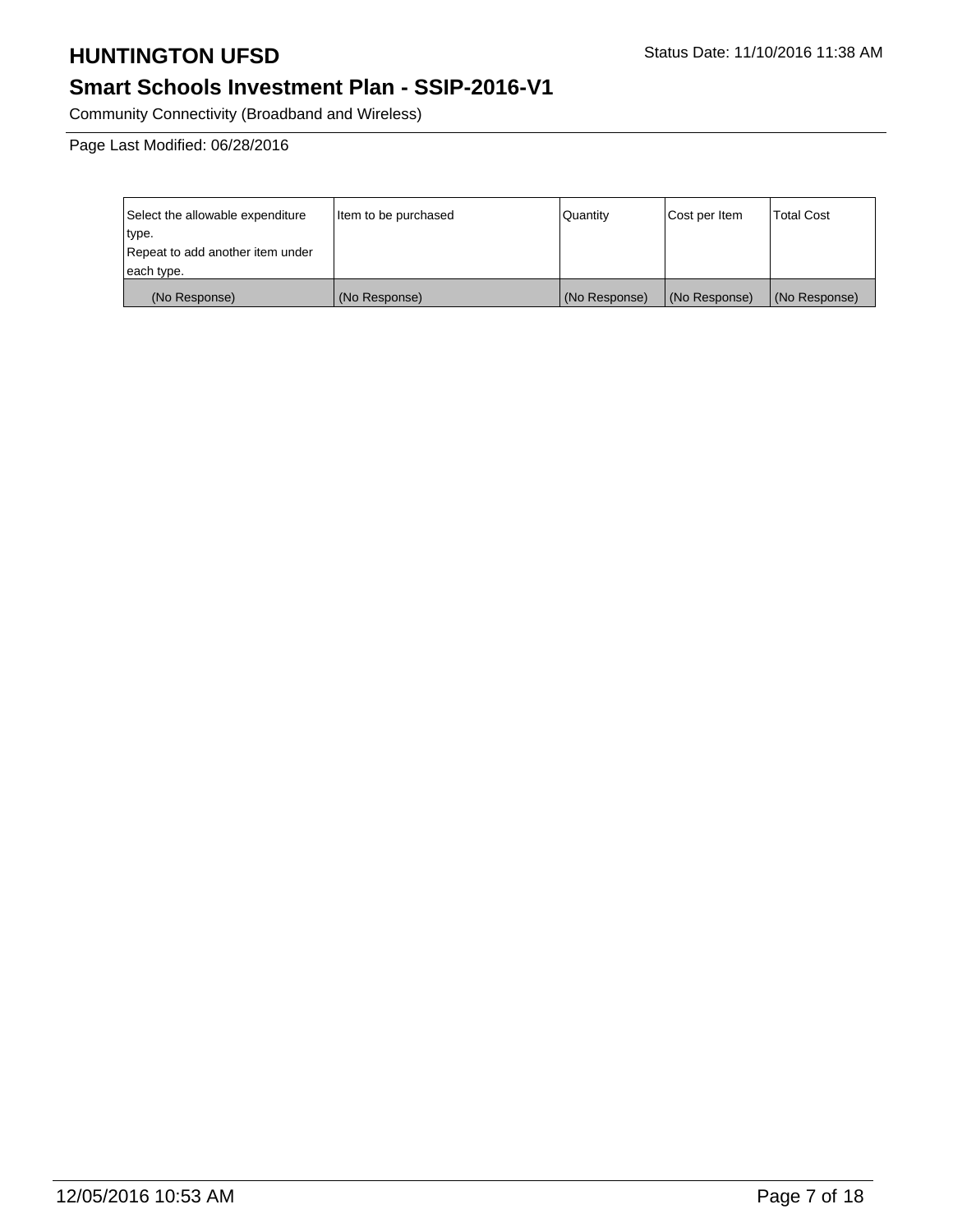### **Smart Schools Investment Plan - SSIP-2016-V1**

Classroom Learning Technology

Page Last Modified: 11/10/2016

**1. In order for students and faculty to receive the maximum benefit from the technology made available under the Smart Schools Bond Act, their school buildings must possess sufficient connectivity infrastructure to ensure that devices can be used during the school day. Smart Schools Investment Plans must demonstrate that sufficient infrastructure that meets the Federal Communications Commission's 100 Mbps per 1,000 students standard currently exists in the buildings where new devices will be deployed, or is a planned use of a portion of Smart Schools Bond Act funds, or is under development through another funding source.**

**Smart Schools Bond Act funds used for technology infrastructure or classroom technology investments must increase the number of school buildings that meet or exceed the minimum speed standard of 100 Mbps per 1,000 students and staff within 12 months. This standard may be met on either a contracted 24/7 firm service or a "burstable" capability. If the standard is met under the burstable criteria, it must be:**

**1. Specifically codified in a service contract with a provider, and**

**2. Guaranteed to be available to all students and devices as needed, particularly during periods of high demand, such as computer-based testing (CBT) periods.**

**Please describe how your district already meets or is planning to meet this standard within 12 months of plan submission.**

In the 2014-2015 school year, Huntington UFSD upgraded its infra-structure to support numerous technology-centered learning initiatives. The upgrading and expansion of this infrastructure is an on-going priority of the school district as it plans to increase the number of devices used by students districtwide over the next five years. In order to be in compliance with NYS requirements, HUFSD will need to increase its bandwidth from 400 Mbps to 500 Mbps. There are currently 148 access points located throughout the District. The District has filed E-rate form 471 and is requesting a new router which would allow for an an increase in bandwith to 500 mps by 2016 - 2017 school year. If the District is unable to secure a router using E-rate funds it will use SSIP funds to ensure this upgrade is completed. Additionally, 120 access points have been placed in the budget to support the new devices being deployed. At this time, the District qualifies for the over-subscription speed of 225 mps based on the eight buildings that comprise the District but expects to be in full complaince within the next 12 months. The current wi-fi coverage is excellent in all the locations as was verified through a heat map analysis where devices are currently deployed.

- **1a. If a district believes that it will be impossible to meet this standard within 12 months, it may apply for a waiver of this requirement, as described on the Smart Schools website. The waiver must be filed and approved by SED prior to submitting this survey.**
	- $\Box$  By checking this box, you are certifying that the school district has an approved waiver of this requirement on file with the New York State Education Department.

### **2. Connectivity Speed Calculator (Required)**

|                         | Number of<br>Students | Multiply by<br>100 Kbps | Divide by 1000 Current Speed<br>to Convert to<br>Required<br>l Speed in Mb | lin Mb | Expected<br>Speed to be<br>Attained Within   Required<br>12 Months | <b>Expected Date</b><br><b>When</b><br>Speed Will be<br>l Met |
|-------------------------|-----------------------|-------------------------|----------------------------------------------------------------------------|--------|--------------------------------------------------------------------|---------------------------------------------------------------|
| <b>Calculated Speed</b> | 4.500                 | 450,000                 | 450                                                                        | 400    | 500                                                                | 6/30/2017                                                     |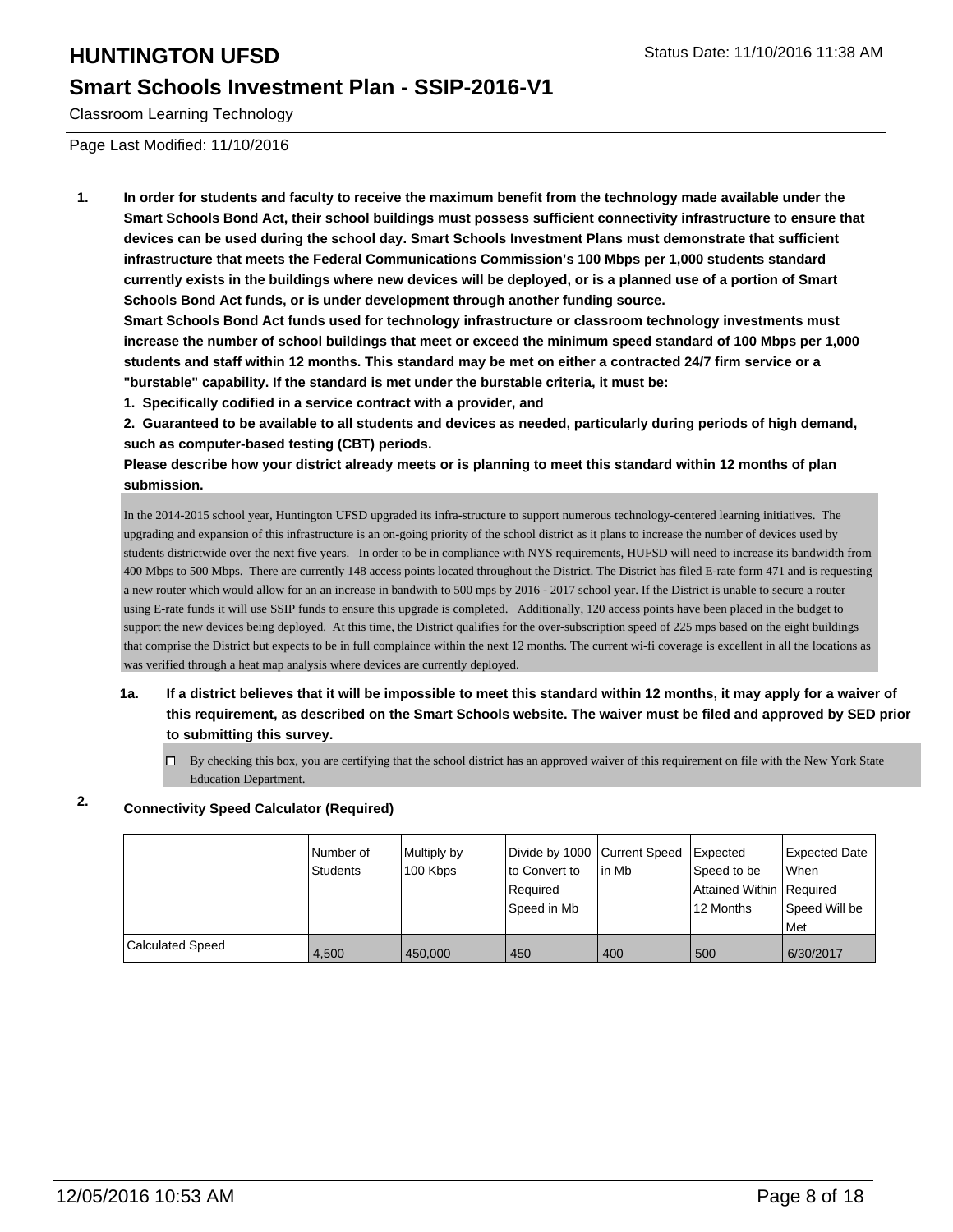## **Smart Schools Investment Plan - SSIP-2016-V1**

Classroom Learning Technology

Page Last Modified: 11/10/2016

**3. If the district wishes to have students and staff access the Internet from wireless devices within the school building, or in close proximity to it, it must first ensure that it has a robust Wi-Fi network in place that has sufficient bandwidth to meet user demand.**

**Please describe how you have quantified this demand and how you plan to meet this demand.**

Huntington UFSD has a robust Wi-Fi network in place that is currently supporting students and faculty as they utilize personal devices,Chromebooks and iPads. Huntington has a BYOD network at Huntington High School and at Jack Abrams Stem Magnet School to support students and community members as they attend events in our schools. The district's Wi-Fi network provides internet access to students and staff in all buildings. All students in grades 3 through 8 utilize the internet services currenly in place on a daily basis through our 1 to 1 intiatives (grades 7-8) and classroom deployments in grades 3-6. The district's current demand was quantified through the planning process that supported the development of the approved technology plan. A specific analysis of class and student usage was conducted by district technicians deployed to the various schools. The district will deploy more access points to handle the increased number of devices proposed under the SSIP.

**4. All New York State public school districts are required to complete and submit an Instructional Technology Plan survey to the New York State Education Department in compliance with Section 753 of the Education Law and per Part 100.12 of the Commissioner's Regulations.**

**Districts that include educational technology purchases as part of their Smart Schools Investment Plan must have a submitted and approved Instructional Technology Plan survey on file with the New York State Education Department.**

- $\boxtimes$  By checking this box, you are certifying that the school district has an approved Instructional Technology Plan survey on file with the New York State Education Department.
- **5. Describe the devices you intend to purchase and their compatibility with existing or planned platforms or systems. Specifically address the adequacy of each facility's electrical, HVAC and other infrastructure necessary to install and support the operation of the planned technology.**

Huntington UFSD has developed a strategic replacement and expansion plan related to technology purchases using SSIP funds. The purchases planned using these funds are compatible with existing platforms and directly support current and planned instructional initiatives. Some of the devices will replace existing older devices and others will allow for the expansion of new technology into grades where it has not been deployed previously. The District has adequate electrical supplies to support these new devices.

- New Interactive White Boards will be purchased to replace existing boards that are over 5 years old. There is no wiring required. The district is committed to purchasing these boards with SSIP funds and district funds.
- Additional Chromebooks will be purchased to support the districts on-going initiative to move to a 1:1 environment in grades 9-12 and to replace current non-touch devices with touch devices in grades 3-5. As new devices are purchased, the current devices will be reallocated to other grade levels.

<sup>•</sup> Tablets will be purchased for use in grades K-1 for use as a technology center in those grades.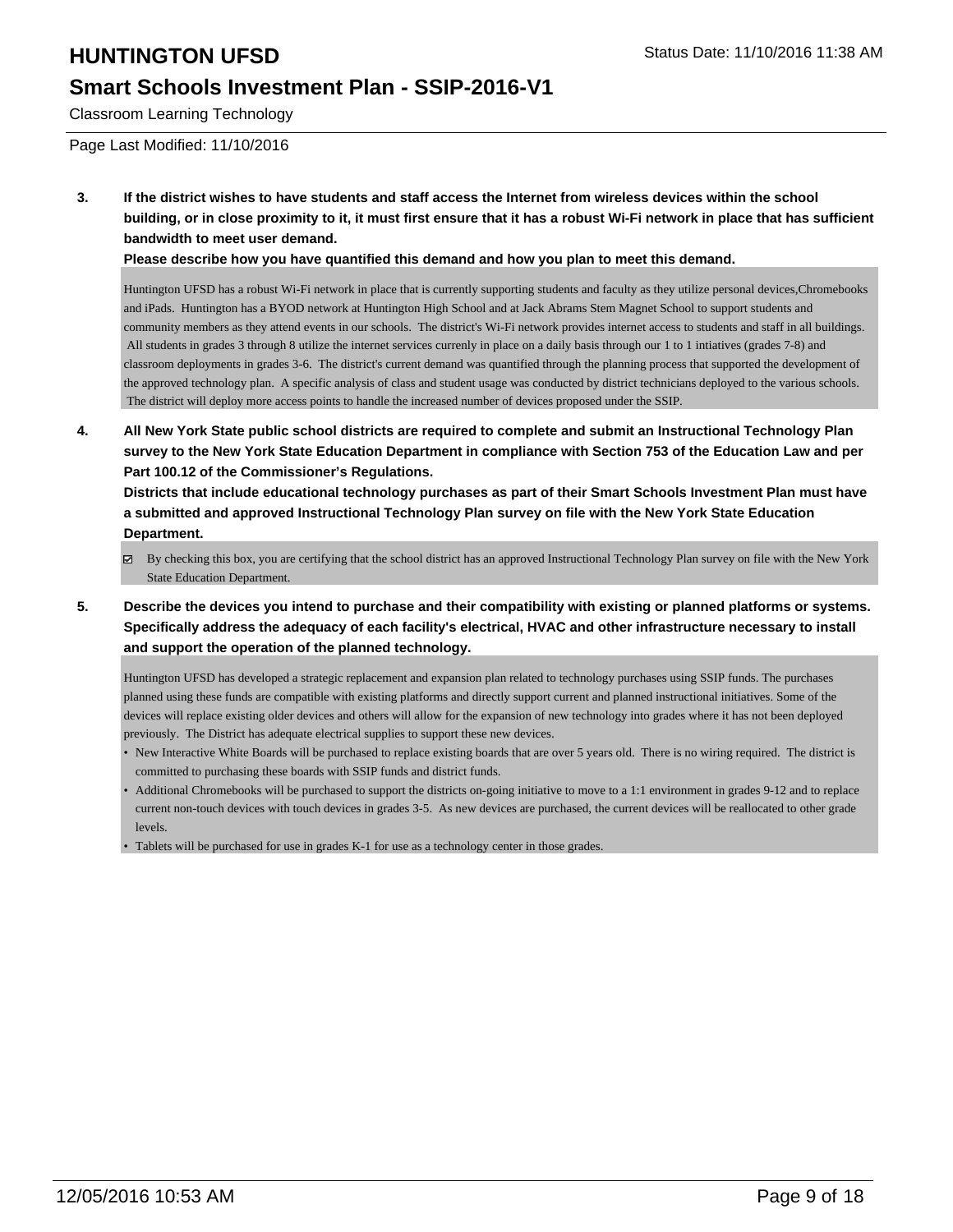## **Smart Schools Investment Plan - SSIP-2016-V1**

Classroom Learning Technology

Page Last Modified: 11/10/2016

- **6. Describe how the proposed technology purchases will:**
	- **> enhance differentiated instruction;**
	- **> expand student learning inside and outside the classroom;**
	- **> benefit students with disabilities and English language learners; and**
	- **> contribute to the reduction of other learning gaps that have been identified within the district.**

**The expectation is that districts will place a priority on addressing the needs of students who struggle to succeed in a rigorous curriculum. Responses in this section should specifically address this concern and align with the district's Instructional Technology Plan (in particular Question 2 of E. Curriculum and Instruction: "Does the district's instructional technology plan address the needs of students with disabilities to ensure equitable access to instruction, materials and assessments?" and Question 3 of the same section: "Does the district's instructional technology plan address the provision of assistive technology specifically for students with disabilities to ensure access to and participation in the general curriculum?"**

The purchases identified by the Huntington UFSD using Smart Schools Investment Plan (SSIP) funds are aligned with Huntington's technology plan. The district plans to integrate the use of technology into all aspects of curriculum, instruction and administration so that its use extends opportunities and potential for a students.

Teachers utilize technology to differentiate their instruction to meet the needs of the students sitting in front of them, whether they are general education students, ENL students or students with a disability. Students use software that adapts to their needs such as iReady, Math 180, Read 180 and many others. Teachers assign educational videos based on students' success or failure on specific topics. Having devices and headsets allow students to view and listen to individualized instruction created by their teachers, or are pre-made and free such as those posted on YouTube, Khan Academy and LearnZillion. The district has purchased software and apps designed specifically to reinforce skills and learning that students access through their devices.

As more students in Huntington are able to take devices home (next year over 1000 devices), the technology purchased supports student learning with "wraparound support" both inside and outside the classroom. Students use web-based software to enhance skills both to accelerate and/or remediate learning. They can conduct research, collaborate with peers both in Huntington and around the world, solve problems, and create projects without being limited to the physical boundaries of time and space.

Huntington UFSD is at the forefront of innovative use of technology with ENL students and students with disabilities. These students (as well as general education students) participate in coding activities, creating 3-D projects, and incorporating robotics into learning. Students with devices also participate in Virtual Advanced Placement classes and take virtual remedial classes in both math and literacy. ENL students utilize devices to supplement classroom learning and to be part of technology-delivered software programs that develop specific skills in literacy and math. Students with disabilities use devices and assistive technology to ensure they have access to an appropriate education. Depending on their need, these students may be provided with e-textbooks, laptops and/or iPads for communication, FM Systems to amplify sound, timers and self-monitoring software to increase on-task behavior.

Huntington UFSD also uses technology to analyze student data and adapt instruction accordingly. Assessments are aligned to state standards and whenever gaps in learning occur, data teams confer and create action plans to address these needs using research-based strategies. The district is also using technology to collect walk-through data to inform our staff development plan. Data is collected using devices and google forms. Information regarding vocabulary instruction, the use of the 8 standards of mathematical practices and the use of technology is recorded and evaluated to decide on where more instruction is needed with the staff.

### **7. Where appropriate, describe how the proposed technology purchases will enhance ongoing communication with parents and other stakeholders and help the district facilitate technology-based regional partnerships, including distance learning and other efforts.**

Huntington has an ongoing committment to involve parents and other community members in all aspects of our school community. We have parent workshops to inform stakeholders about curriculum, STEM initiatives and needs of varied sub-groups. We use eboards, google sites, the parent portal portion of our student management system and social media to keep everyone informed and up to date with what is happening in Huntington. As our one to one device initiative progresses, more students and families will have access to the internet and to stay informed about our community.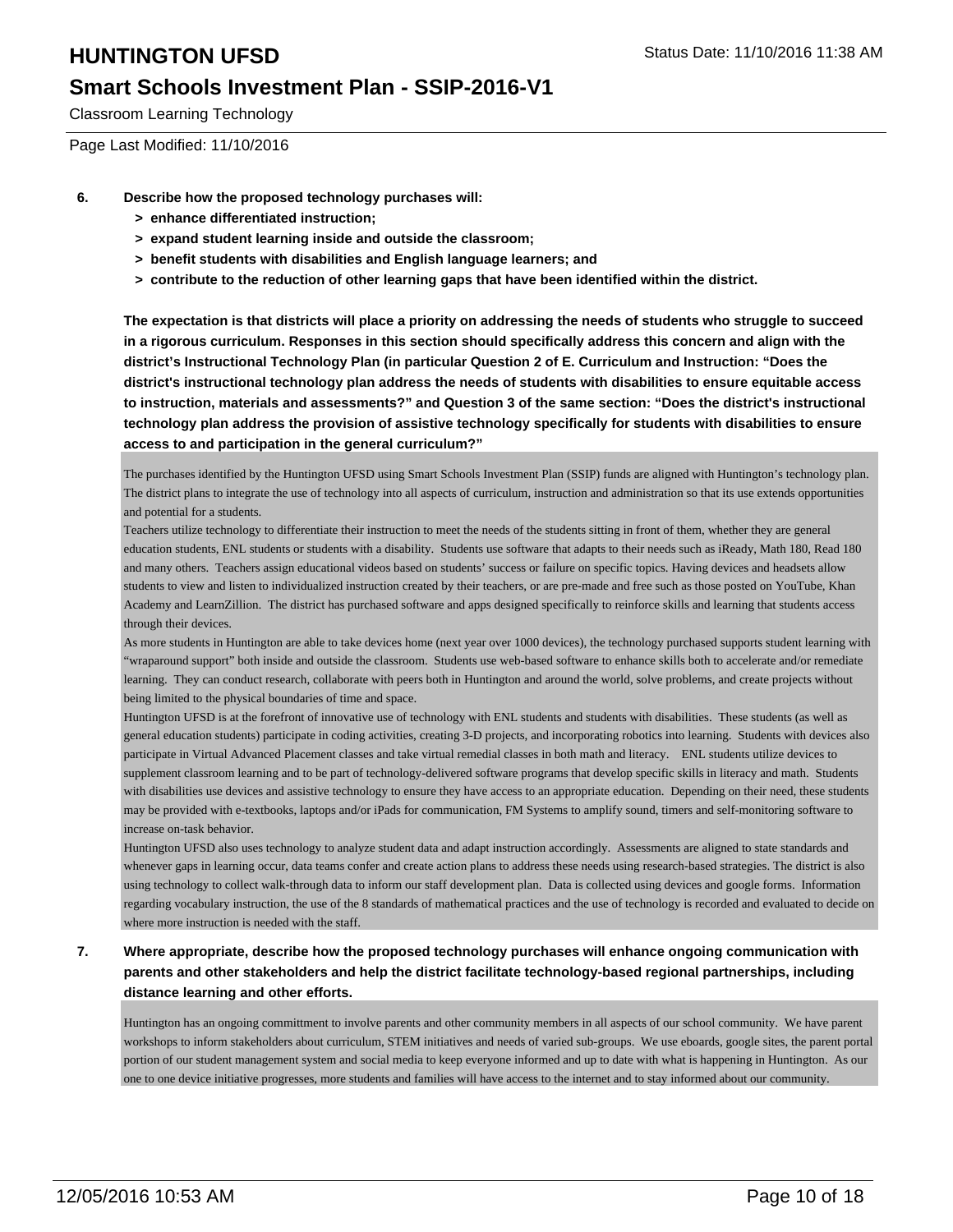### **Smart Schools Investment Plan - SSIP-2016-V1**

Classroom Learning Technology

Page Last Modified: 11/10/2016

**8. Describe the district's plan to provide professional development to ensure that administrators, teachers and staff can employ the technology purchased to enhance instruction successfully.**

**Note: This response should be aligned and expanded upon in accordance with your district's response to Question 1 of F. Professional Development of your Instructional Technology Plan: "Please provide a summary of professional development offered to teachers and staff, for the time period covered by this plan, to support technology to enhance teaching and learning. Please include topics, audience and method of delivery within your summary."**

The district has two part-time staff development coaches that work with teachers to help them incorporate technology into their lessons. These coaches work in classrooms with teachers as well as provide training after the school day ends. The district also provides the opportunity for teachers to participate in collegial circles, where teachers share best practices with each other, problem solve and discuss how best to deploy apps and technology. Training broken down by grade levels is below.

K-2 Teachers Professional development occurs in the building on Google Apps, e-school, and other apps that will support small group and differentiated instruction. -Provided by Instructional Technology staff developers, teacher leaders and conferences.

3-6 Teachers Professional development to support Google Apps, e-school, School4One, and other apps that will support small group and differentiated instruction. Teachers will also be offered opportunities to learn how to use coding and 3D printing to enhance instruction. -Provided by Instructional Technology staff developers, STEM Coach, teacher leaders and conferences.

7-8 Teachers Professional development to support Google Apps, Chromebooks, best practices for 1:1 learning, e-school, and other apps that will support small group and differentiated instruction. -Provided by Instructional Technology staff developers, STEM Coach, teacher leaders and conferences.

9-12 Teachers Professional development to support Google Apps, Chromebooks, best practices for 1:1 learning, e-school and other apps that will support small group and differentiated instruction. -Provided by Instructional Technology staff developers, STEM Coach, teacher leaders and conferences. In depth training will take place during the summer of 2016 to prepare teachers for the 1 to 1 initiative coming in the fall. Administrators Professional Development to support Google Apps, 1:1 learning, e-school, organizational tools, BARs and other data reports and other relevant apps. - Provided by Assistant Superintendent for Instruction and Curriculum, the Director of Instructional Technolgy and Data and team.

- **9. Districts must contact the SUNY/CUNY teacher preparation program that supplies the largest number of the district's new teachers to request advice on innovative uses and best practices at the intersection of pedagogy and educational technology.**
	- $\boxtimes$  By checking this box, you certify that you have contacted the SUNY/CUNY teacher preparation program that supplies the largest number of your new teachers to request advice on these issues.
	- **9a. Please enter the name of the SUNY or CUNY Institution that you contacted.**

SUNY Old Westbury

**9b. Enter the primary Institution phone number.**

516-876-2745

**9c. Enter the name of the contact person with whom you consulted and/or will be collaborating with on innovative uses of technology and best practices.**

Raul Zevallos

**10. A district whose Smart Schools Investment Plan proposes the purchase of technology devices and other hardware must account for nonpublic schools in the district.**

**Are there nonpublic schools within your school district?**

Yes

 $\square$  No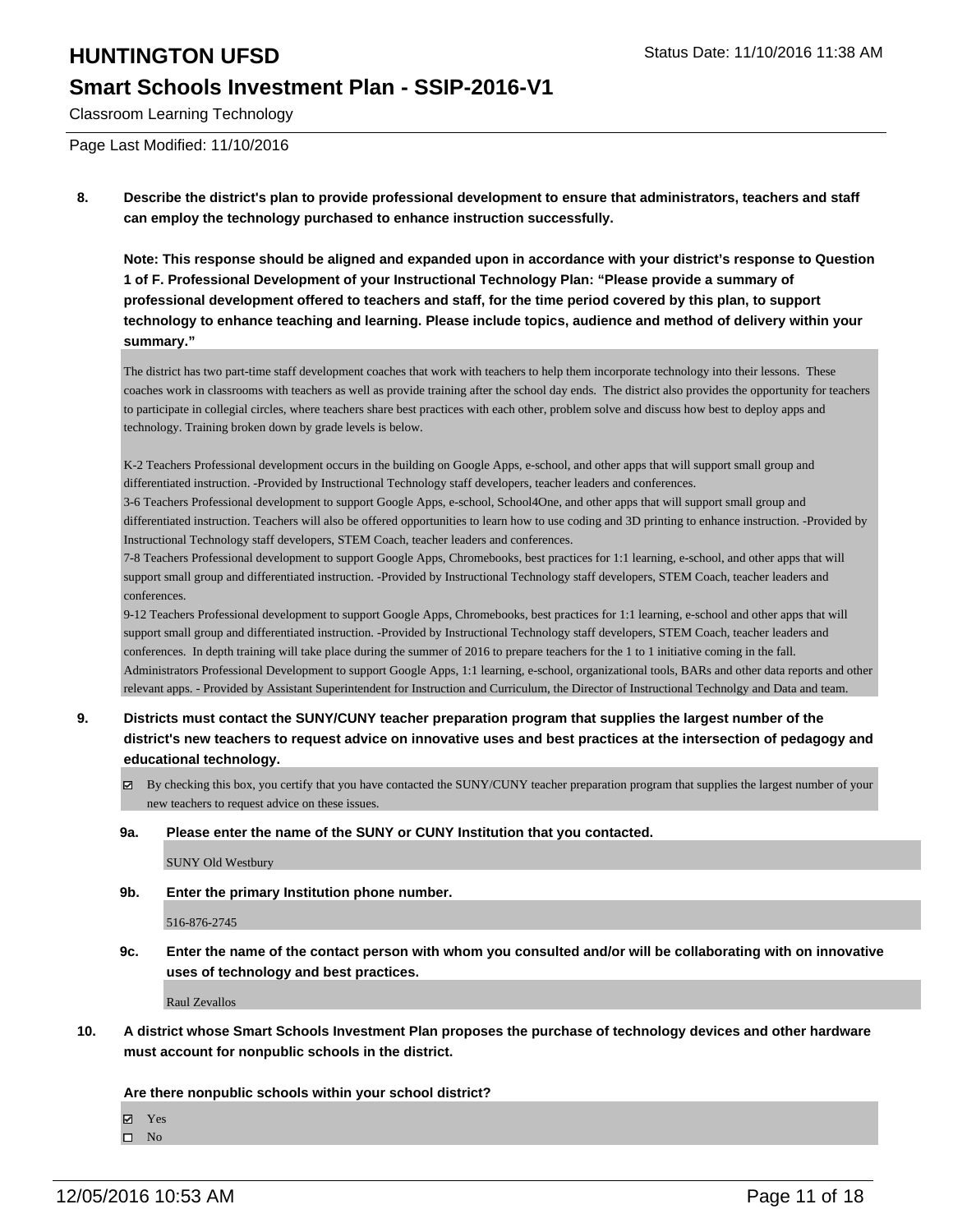### **Smart Schools Investment Plan - SSIP-2016-V1**

Classroom Learning Technology

Page Last Modified: 11/10/2016

**10a. Describe your plan to loan purchased hardware to nonpublic schools within your district. The plan should use your district's nonpublic per-student loan amount calculated below, within the framework of the guidance. Please enter the date by which nonpublic schools must request classroom technology items. Also, specify in your response the devices that the nonpublic schools have requested, as well as in the in the Budget and the Expenditure Table at the end of the page.**

The non-public school in our district would like to purchase touchscreen chromebooks (211 Dell Chromebook 11). They have sent a quote to the district for the devices they wish to purchase. Upon approval of our SSIP, the District will create a purchase order for the devices, and will place the order. Upon receipt, we will inventory the devices and send them to the school. St. Patricks, our only non-public school is must request the Chromebooks each year, as of June 1.

**10b. A final Smart Schools Investment Plan cannot be approved until school authorities have adopted regulations specifying the date by which requests from nonpublic schools for the purchase and loan of Smart Schools Bond Act classroom technology must be received by the district.**

 $\boxtimes$  By checking this box, you certify that you have such a plan and associated regulations in place that have been made public.

### **11. Nonpublic Classroom Technology Loan Calculator**

**The Smart Schools Bond Act provides that any Classroom Learning Technology purchases made using Smart Schools funds shall be lent, upon request, to nonpublic schools in the district. However, no school district shall be required to loan technology in amounts greater than the total obtained and spent on technology pursuant to the Smart Schools Bond Act and the value of such loan may not exceed the total of \$250 multiplied by the nonpublic school enrollment in the base year at the time of enactment.**

### **See:**

**http://www.p12.nysed.gov/mgtserv/smart\_schools/docs/Smart\_Schools\_Bond\_Act\_Guidance\_04.27.15\_Final.pdf.**

|                                     | 1. Classroom<br>Technology<br>Sub-allocation | 2. Public<br><b>Enrollment</b><br>$(2014 - 15)$ | 3. Nonpublic<br><b>Enrollment</b><br>(2014-15) | l 4. Sum of<br>Public and<br>Nonpublic<br>Enrollment | 15. Total Per<br>Pupil Sub-<br>Iallocation | 6. Total<br>Nonpublic Loan<br>Amount |
|-------------------------------------|----------------------------------------------|-------------------------------------------------|------------------------------------------------|------------------------------------------------------|--------------------------------------------|--------------------------------------|
| Calculated Nonpublic Loan<br>Amount | 480.157                                      | 4.440                                           | 627                                            | 5.067                                                | l 95                                       | 59,565                               |

**12. To ensure the sustainability of technology purchases made with Smart Schools funds, districts must demonstrate a long-term plan to maintain and replace technology purchases supported by Smart Schools Bond Act funds. This sustainability plan shall demonstrate a district's capacity to support recurring costs of use that are ineligible for Smart Schools Bond Act funding such as device maintenance, technical support, Internet and wireless fees, maintenance of hotspots, staff professional development, building maintenance and the replacement of incidental items. Further, such a sustainability plan shall include a long-term plan for the replacement of purchased devices and equipment at the end of their useful life with other funding sources.**

 $\boxtimes$  By checking this box, you certify that the district has a sustainability plan as described above.

**13. Districts must ensure that devices purchased with Smart Schools Bond funds will be distributed, prepared for use, maintained and supported appropriately. Districts must maintain detailed device inventories in accordance with generally accepted accounting principles.**

By checking this box, you certify that the district has a distribution and inventory management plan and system in place.

**14. If you are submitting an allocation for Classroom Learning Technology complete this table. Note that the calculated Total at the bottom of the table must equal the Total allocation for this category that you entered in the SSIP Overview overall budget.**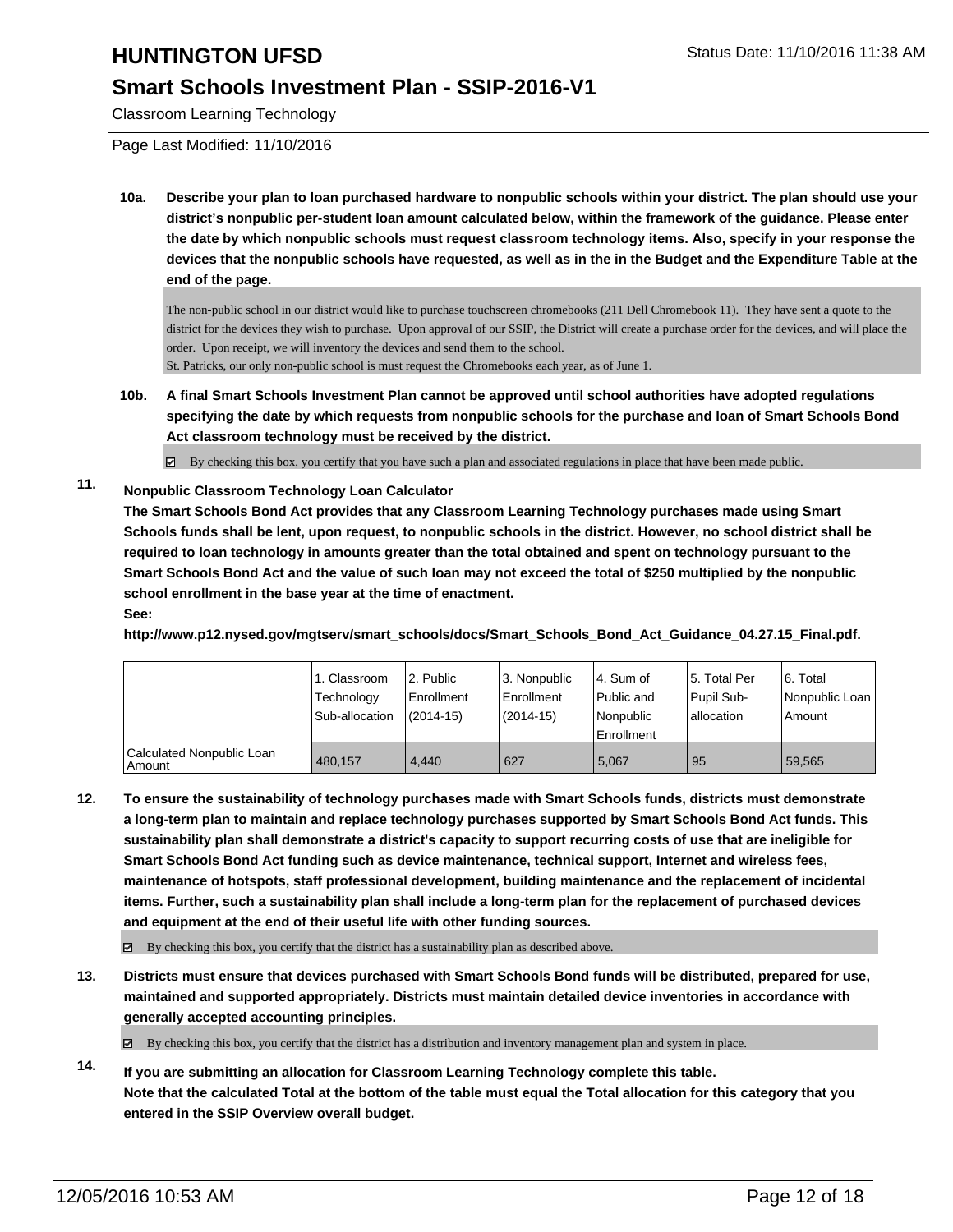## **Smart Schools Investment Plan - SSIP-2016-V1**

Classroom Learning Technology

Page Last Modified: 11/10/2016

|                          | Sub-Allocation |
|--------------------------|----------------|
| Interactive Whiteboards  | 51,000         |
| <b>Computer Servers</b>  | $\Omega$       |
| <b>Desktop Computers</b> | $\Omega$       |
| Laptop Computers         | 400,579        |
| <b>Tablet Computers</b>  | (No Response)  |
| <b>Other Costs</b>       | 28,578         |
| Totals:                  | 480,157        |

**15. Please detail the type, quantity, per unit cost and total cost of the eligible items under each sub-category. This is especially important for any expenditures listed under the "Other" category. All expenditures must be capital-bond eligible to be reimbursed through the SSBA. If you have any questions, please contact us directly through smartschools@nysed.gov.**

**Please specify in the "Item to be Purchased" field which specific expenditures and items are planned to meet the district's nonpublic loan requirement, if applicable.**

**NOTE: Wireless Access Points that will be loaned/purchased for nonpublic schools should ONLY be included in this category, not under School Connectivity, where public school districts would list them.**

| Select the allowable expenditure | Item to be Purchased                     | Quantity | Cost per Item | <b>Total Cost</b> |
|----------------------------------|------------------------------------------|----------|---------------|-------------------|
| type.                            |                                          |          |               |                   |
| Repeat to add another item under |                                          |          |               |                   |
| each type.                       |                                          |          |               |                   |
| Interactive Whiteboards          | LEP Flat Panel, Brand TBD                | 10       | 4,200         | 42,000            |
| Interactive Whiteboards          | Height adjustable wall mounts            | 10       | 900           | 9.000             |
| <b>Laptop Computers</b>          | Touchscreen Chromebooks -<br>Acer/Lenovo | 1155     | 295           | 341.014           |
| <b>Other Costs</b>               | <b>Chrome Management Console</b>         | 1155     | 25            | 28,298            |
| <b>Other Costs</b>               | <b>Cables for Smartboard</b>             | 10       | 28            | 280               |
| <b>Laptop Computers</b>          | Touchscreen Chromebooks, Non-pub         | 228      | 261           | 59,565            |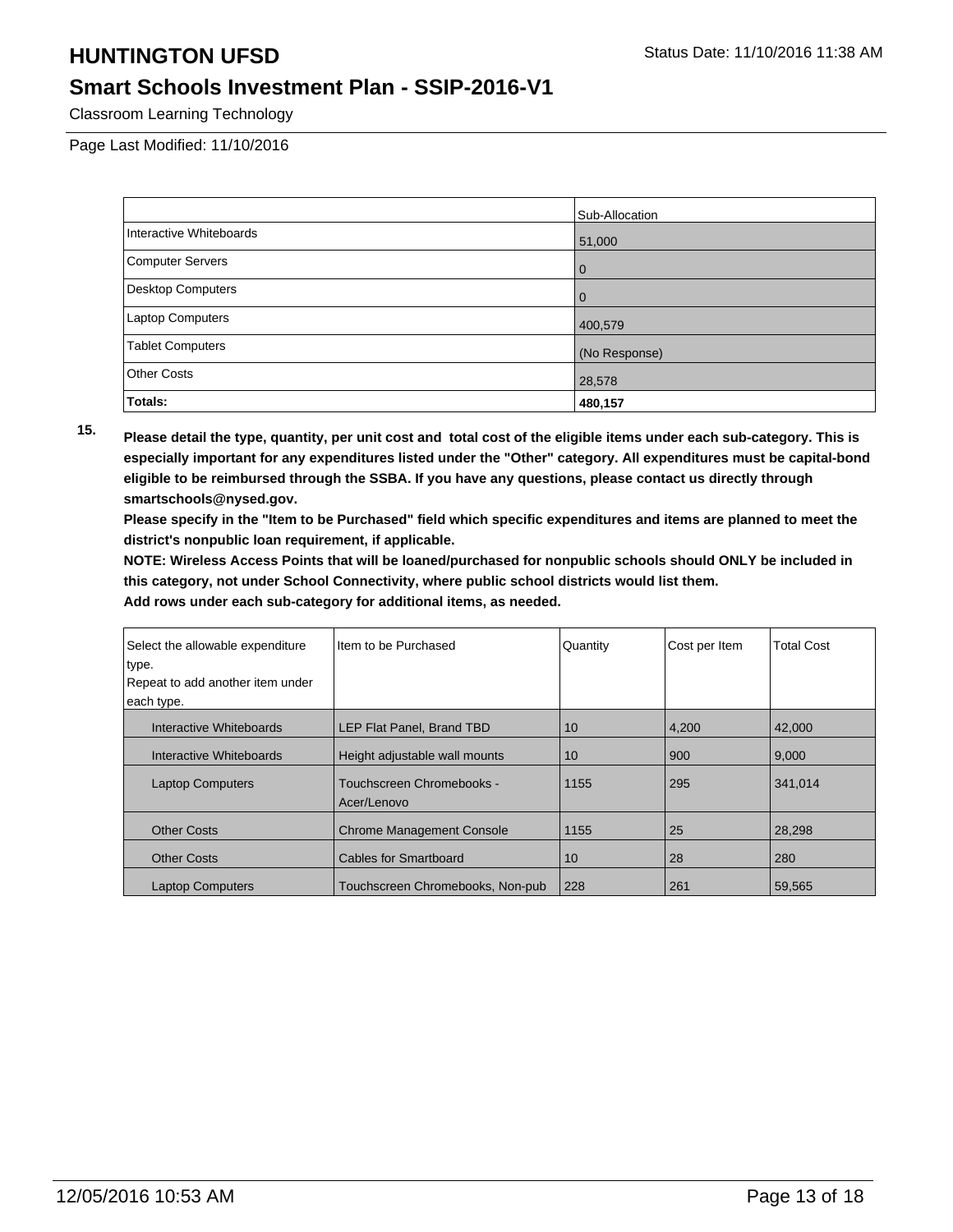## **Smart Schools Investment Plan - SSIP-2016-V1**

Pre-Kindergarten Classrooms

Page Last Modified: 05/19/2016

**1. Provide information regarding how and where the district is currently serving pre-kindergarten students and justify the need for additional space with enrollment projections over 3 years.**

(No Response)

- **2. Describe the district's plan to construct, enhance or modernize education facilities to accommodate prekindergarten programs. Such plans must include:**
	- **Specific descriptions of what the district intends to do to each space;**
	- **An affirmation that pre-kindergarten classrooms will contain a minimum of 900 square feet per classroom;**
	- **The number of classrooms involved;**
	- **The approximate construction costs per classroom; and**
	- **Confirmation that the space is district-owned or has a long-term lease that exceeds the probable useful life of the improvements.**

(No Response)

**3. Smart Schools Bond Act funds may only be used for capital construction costs. Describe the type and amount of additional funds that will be required to support ineligible ongoing costs (e.g. instruction, supplies) associated with any additional pre-kindergarten classrooms that the district plans to add.**

(No Response)

**4. All plans and specifications for the erection, repair, enlargement or remodeling of school buildings in any public school district in the State must be reviewed and approved by the Commissioner. Districts that plan capital projects using their Smart Schools Bond Act funds will undergo a Preliminary Review Process by the Office of Facilities Planning.**

**Please indicate on a separate row each project number given to you by the Office of Facilities Planning.**

| Project Number |  |  |
|----------------|--|--|
| (No Response)  |  |  |

**5. If you have made an allocation for Pre-Kindergarten Classrooms, complete this table.**

**Note that the calculated Total at the bottom of the table must equal the Total allocation for this category that you entered in the SSIP Overview overall budget.**

|                                          | Sub-Allocation |
|------------------------------------------|----------------|
| Construct Pre-K Classrooms               | (No Response)  |
| Enhance/Modernize Educational Facilities | (No Response)  |
| <b>Other Costs</b>                       | (No Response)  |
| Totals:                                  |                |

**6. Please detail the type, quantity, per unit cost and total cost of the eligible items under each sub-category. This is especially important for any expenditures listed under the "Other" category. All expenditures must be capital-bond eligible to be reimbursed through the SSBA. If you have any questions, please contact us directly through smartschools@nysed.gov.**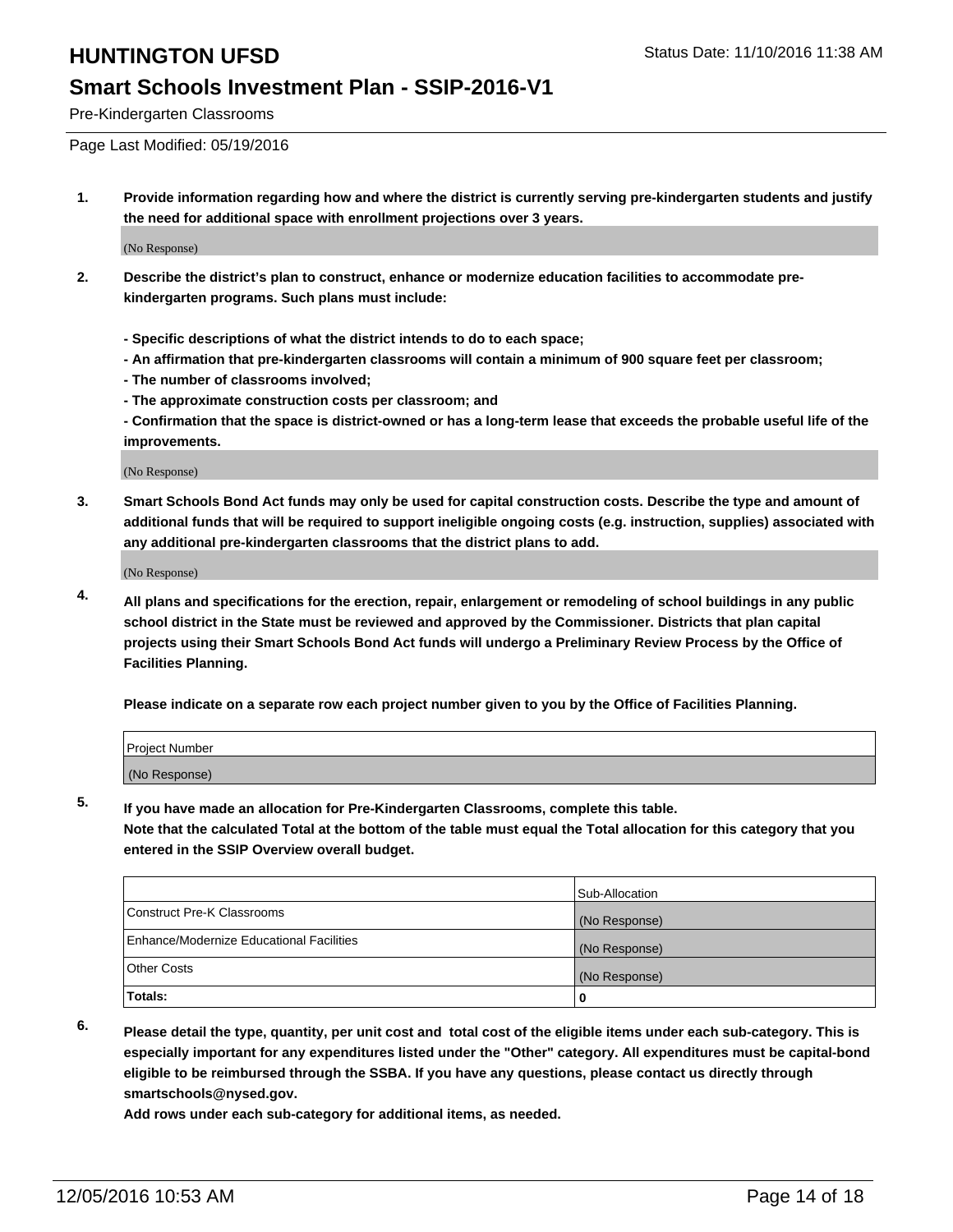# **Smart Schools Investment Plan - SSIP-2016-V1**

Pre-Kindergarten Classrooms

Page Last Modified: 05/19/2016

| Select the allowable expenditure | Item to be purchased | Quantity      | Cost per Item | Total Cost    |
|----------------------------------|----------------------|---------------|---------------|---------------|
| type.                            |                      |               |               |               |
| Repeat to add another item under |                      |               |               |               |
| each type.                       |                      |               |               |               |
| (No Response)                    | (No Response)        | (No Response) | (No Response) | (No Response) |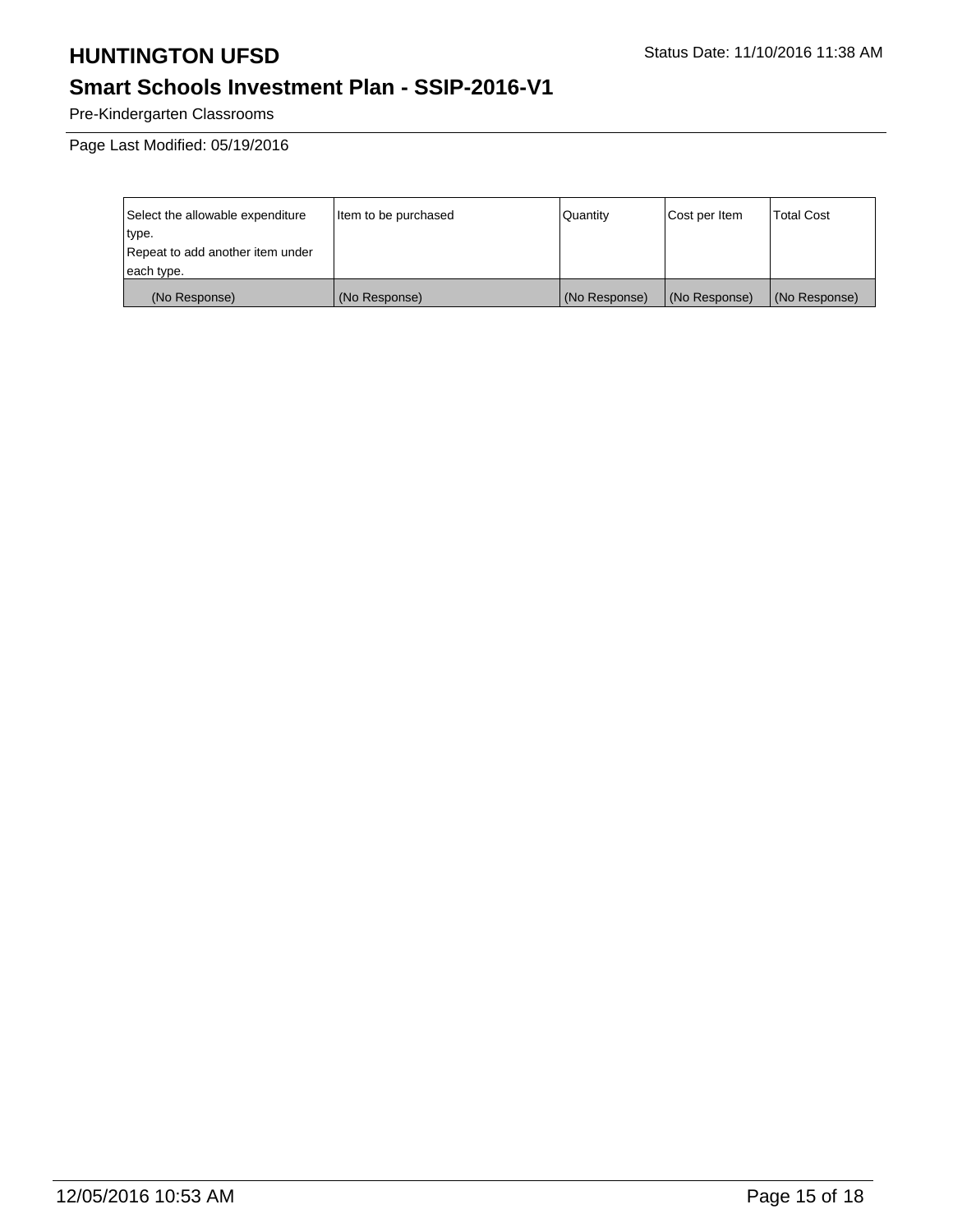### **Smart Schools Investment Plan - SSIP-2016-V1**

Replace Transportable Classrooms

Page Last Modified: 05/19/2016

**1. Describe the district's plan to construct, enhance or modernize education facilities to provide high-quality instructional space by replacing transportable classrooms.**

(No Response)

**2. All plans and specifications for the erection, repair, enlargement or remodeling of school buildings in any public school district in the State must be reviewed and approved by the Commissioner. Districts that plan capital projects using their Smart Schools Bond Act funds will undergo a Preliminary Review Process by the Office of Facilities Planning.**

**Please indicate on a separate row each project number given to you by the Office of Facilities Planning.**

| <b>Project Number</b> |  |
|-----------------------|--|
| (No Response)         |  |

**3. For large projects that seek to blend Smart Schools Bond Act dollars with other funds, please note that Smart Schools Bond Act funds can be allocated on a pro rata basis depending on the number of new classrooms built that directly replace transportable classroom units.**

**If a district seeks to blend Smart Schools Bond Act dollars with other funds describe below what other funds are being used and what portion of the money will be Smart Schools Bond Act funds.**

(No Response)

**4. If you have made an allocation for Replace Transportable Classrooms, complete this table. Note that the calculated Total at the bottom of the table must equal the Total allocation for this category that you entered in the SSIP Overview overall budget.**

|                                                | Sub-Allocation |
|------------------------------------------------|----------------|
| Construct New Instructional Space              | (No Response)  |
| Enhance/Modernize Existing Instructional Space | (No Response)  |
| <b>Other Costs</b>                             | (No Response)  |
| Totals:                                        |                |

**5. Please detail the type, quantity, per unit cost and total cost of the eligible items under each sub-category. This is especially important for any expenditures listed under the "Other" category. All expenditures must be capital-bond eligible to be reimbursed through the SSBA. If you have any questions, please contact us directly through smartschools@nysed.gov.**

| Select the allowable expenditure | Item to be purchased | Quantity      | Cost per Item | <b>Total Cost</b> |
|----------------------------------|----------------------|---------------|---------------|-------------------|
| type.                            |                      |               |               |                   |
| Repeat to add another item under |                      |               |               |                   |
| each type.                       |                      |               |               |                   |
| (No Response)                    | (No Response)        | (No Response) | (No Response) | (No Response)     |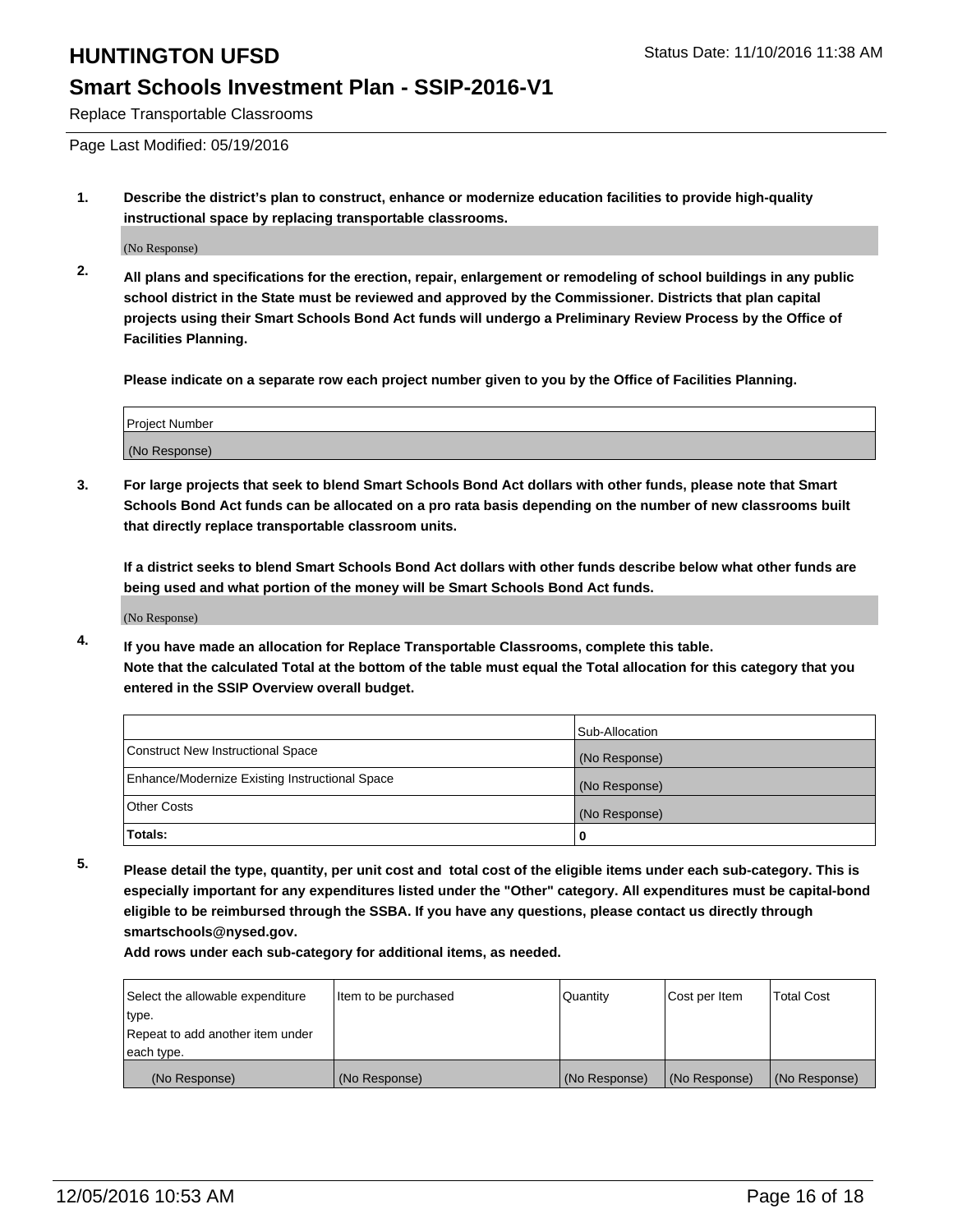### **Smart Schools Investment Plan - SSIP-2016-V1**

High-Tech Security Features

Page Last Modified: 05/19/2016

**1. Describe how you intend to use Smart Schools Bond Act funds to install high-tech security features in school buildings and on school campuses.**

(No Response)

**2. All plans and specifications for the erection, repair, enlargement or remodeling of school buildings in any public school district in the State must be reviewed and approved by the Commissioner. Districts that plan capital projects using their Smart Schools Bond Act funds will undergo a Preliminary Review Process by the Office of Facilities Planning.** 

**Please indicate on a separate row each project number given to you by the Office of Facilities Planning.**

| <b>Project Number</b> |  |
|-----------------------|--|
| (No Response)         |  |

- **3. Was your project deemed eligible for streamlined Review?**
	- Yes
	- $\square$  No
- **4. Include the name and license number of the architect or engineer of record.**

| 'Name         | License Number |
|---------------|----------------|
| (No Response) | (No Response)  |

**5. If you have made an allocation for High-Tech Security Features, complete this table. Note that the calculated Total at the bottom of the table must equal the Total allocation for this category that you entered in the SSIP Overview overall budget.**

|                                                      | Sub-Allocation |
|------------------------------------------------------|----------------|
| Capital-Intensive Security Project (Standard Review) | (No Response)  |
| <b>Electronic Security System</b>                    | (No Response)  |
| <b>Entry Control System</b>                          | (No Response)  |
| Approved Door Hardening Project                      | (No Response)  |
| <b>Other Costs</b>                                   | (No Response)  |
| Totals:                                              | 0              |

**6. Please detail the type, quantity, per unit cost and total cost of the eligible items under each sub-category. This is especially important for any expenditures listed under the "Other" category. All expenditures must be capital-bond eligible to be reimbursed through the SSBA. If you have any questions, please contact us directly through smartschools@nysed.gov.**

| Select the allowable expenditure | Item to be purchased | Quantity      | Cost per Item | <b>Total Cost</b> |
|----------------------------------|----------------------|---------------|---------------|-------------------|
| type.                            |                      |               |               |                   |
| Repeat to add another item under |                      |               |               |                   |
| each type.                       |                      |               |               |                   |
| (No Response)                    | (No Response)        | (No Response) | (No Response) | (No Response)     |